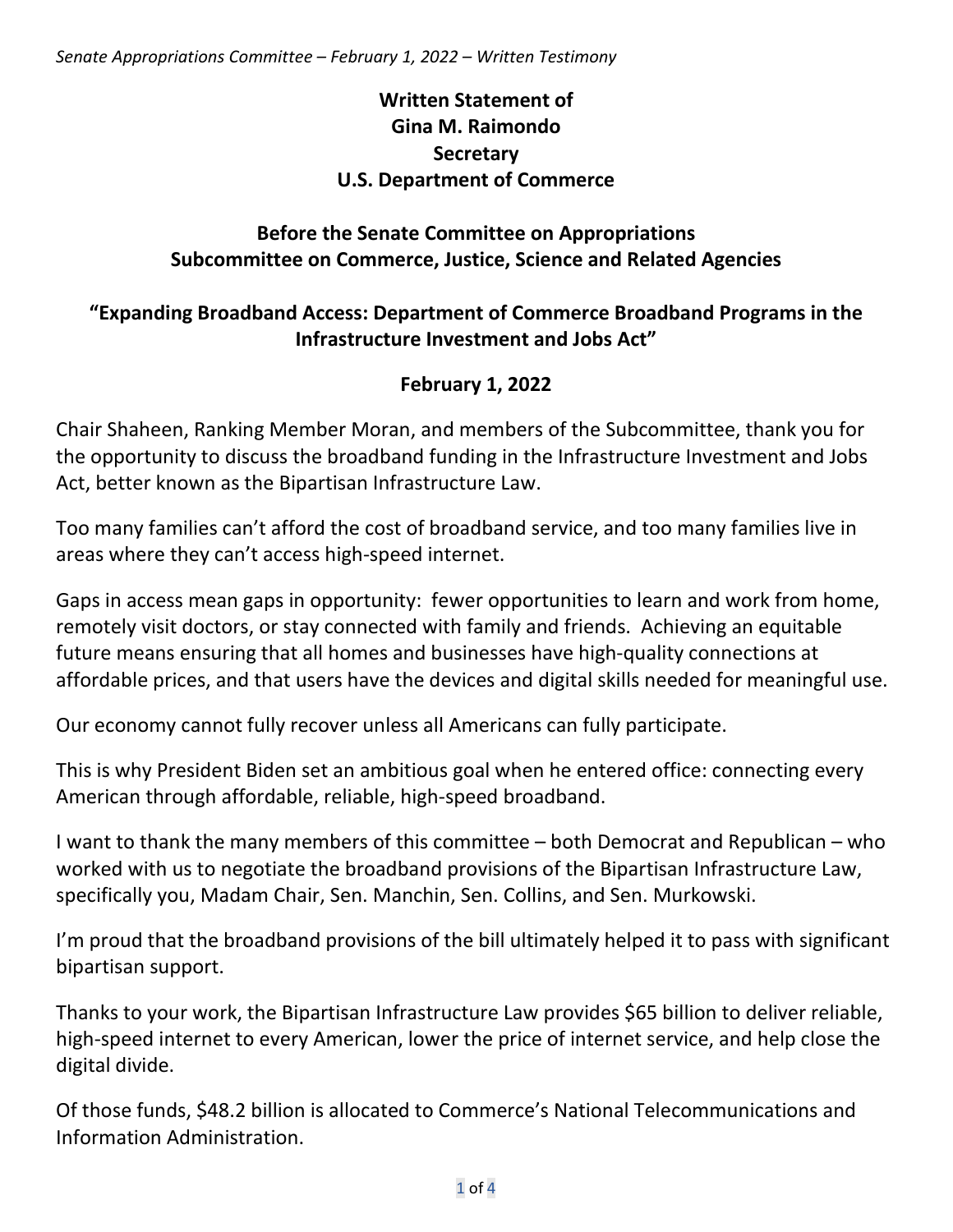Specifically, the law provides:

- **\$42.45 billion** for the Broadband Equity, Access & Deployment Program (BEAD). The program will award grants to states and territories to fund high-speed affordable broadband for households and businesses that currently lack access to such services.
- **\$2 billion** for Tribal broadband grants, tripling the funding for NTIA's existing Tribal Broadband Connectivity Program.
- **\$2.75 billion** to fund the Digital Equity Act. This provides NTIA with funding for three grant programs to promote digital inclusion and equity for communities that lack the skills, technologies, and support needed to take advantage of broadband connections.
- **\$1 billion** for middle-mile connections to build a high-speed backbone to help reduce the cost to serve households, businesses, and anchor institutions.

Today, I'm grateful for the opportunity to update you on our progress as we prepare to launch these programs in a little more than 100 days.

We want to ensure that broadband deployment is successful and affordable in every corner of the country, in every type of community, and for your constituents.

Our goal at the Commerce Department is to make sure that every small business, farm, family, and student in America has access to affordable, reliable, high-speed broadband.

We're focused on getting this done right and giving states the flexibility they need to ensure this benefits everyone.

In Rhode Island, where I come from the challenge there is less about physical broadband infrastructure and more about ensuring affordability. It does no good to live in a location where broadband is available if you can't afford to get it.

Many rural communities, on the other hand, have no broadband. Our task ahead is to lay the infrastructure and ensure people in even the most rural corners of our country can get online.

Essentially: it doesn't make sense to address Kansas challenges with Rhode Island solutions.

That's why the law has built-in flexibility to address each states' specific needs.

Under the law, each state will get a minimum of \$100 million, and the remaining money will be allocated by need, based primarily on the number of unserved households.

States will be given initial planning funds that they can use to develop a five-year action plan, in collaboration with local and regional entities, to cover everyone in their state.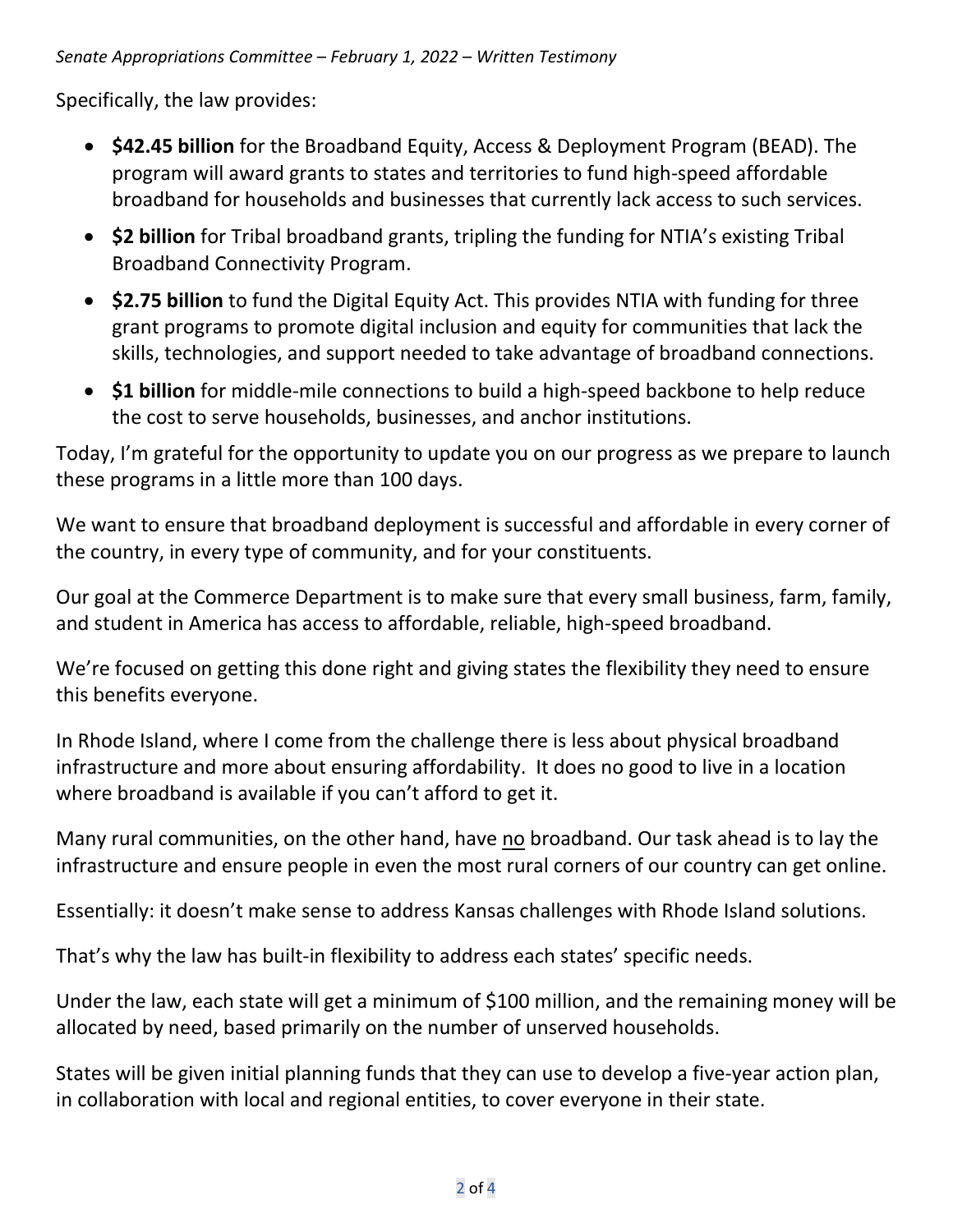We're going to work with your states to fund projects that will make the greatest impact and achieve universal broadband access.

This unprecedented investment in closing the digital divide also requires input from a wide range of voices to assist our design and implementation of the new grant programs. Stakeholder engagement is critical to getting this right.

Over the past two months, NTIA has held three virtual, public listening sessions to help inform the development and implementation of the broadband programs in the law. We've met with state and local governments, non-profit and civic organizations, higher education institutions, and industry.

Last month, NTIA issued a request for comment to gain further input into the program design, policy issues, and other implementation considerations for the programs launching this year. Comments are due on February 4.

This work builds on prior broadband programs, including the three grant programs funded by the bipartisan Consolidated Appropriations Act for Fiscal Year 2021.

The largest of these is the Tribal Broadband Connectivity Program (TBCP), which will award nearly \$1 billion to expand broadband access and adoption on Tribal lands.

We received nearly 300 applications from across the country – from large infrastructure projects to small internet-adoption programs. The requests amount to more than \$5 billion in funds -- a strong signal of the intense need for broadband investments in Native American, Alaska Native, and Native Hawaiian communities.

As I mentioned, the Bipartisan Infrastructure Law appropriated an additional \$2 billion for the TBCP. Last month, NTIA conducted a Tribal Consultation to receive input on this funding.

The Connecting Minority Communities Pilot Program will direct \$268 million toward expanding broadband access and connectivity to eligible Historically Black Colleges or Universities, Tribal Colleges or Universities, minority-serving institutions, and nearby anchor communities.

NTIA has received over 200 applications, resulting in more than \$833 million in funding requests for the purchase of broadband internet service and equipment, among other project goals.

Finally, the Broadband Infrastructure Program will direct \$288 million in grant funding toward the deployment of broadband infrastructure.

NTIA received over 230 applications, totaling more than \$2.5 billion in funding requests across 49 states and U.S. territories.